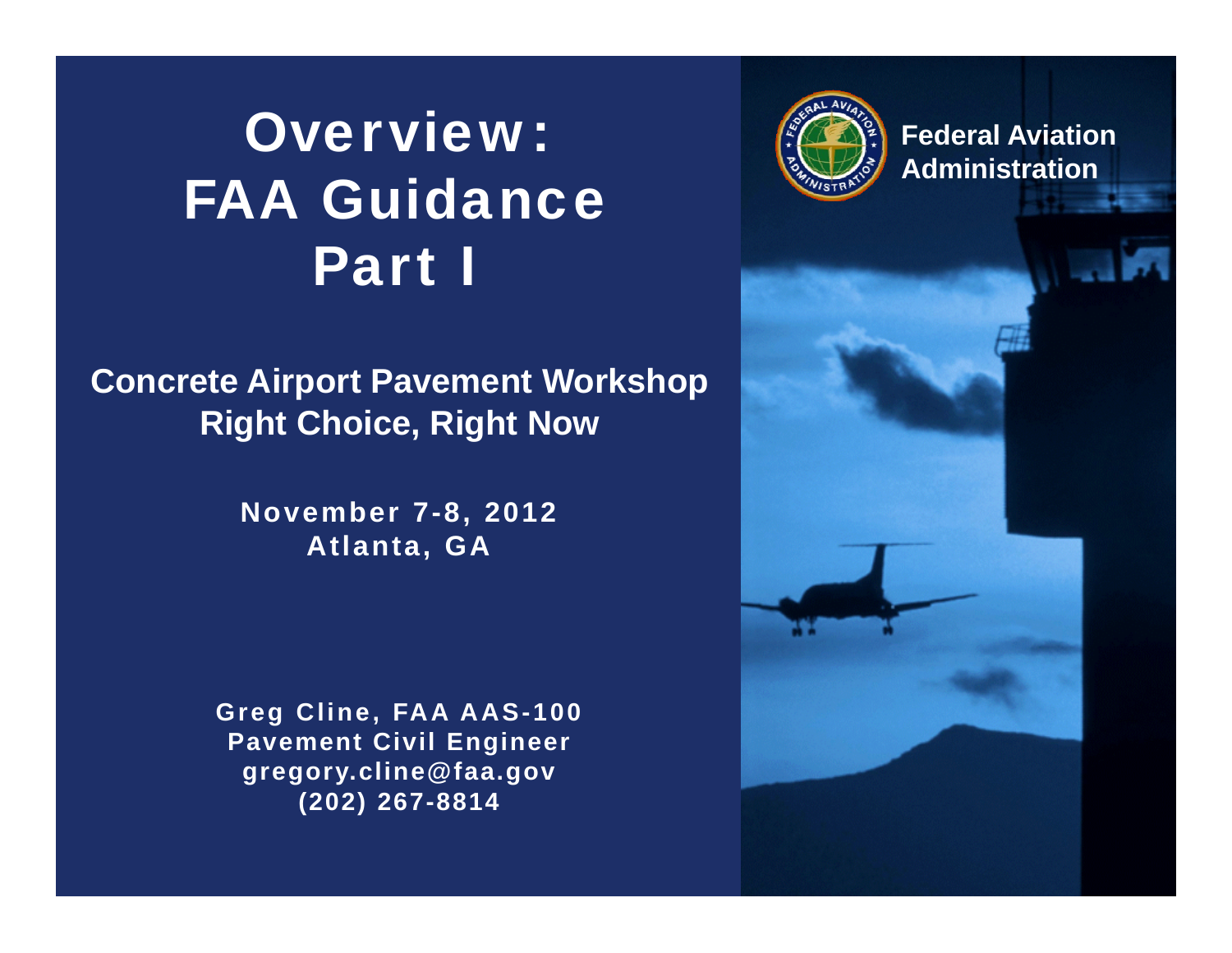## **Presentation Objectives**

- → FAA Airports Safety & Standards Engineering Division
- $\rightarrow$  Guidance Available at FAA Airports
- $\rightarrow$  Summarize / Provide information on Pavement related Advisory Circulars (AC) and Engineering Briefs (EB)
- $\rightarrow$  Priorities and Direction for FY13 and Beyond
- $\rightarrow$  Availability of Research and Development Products

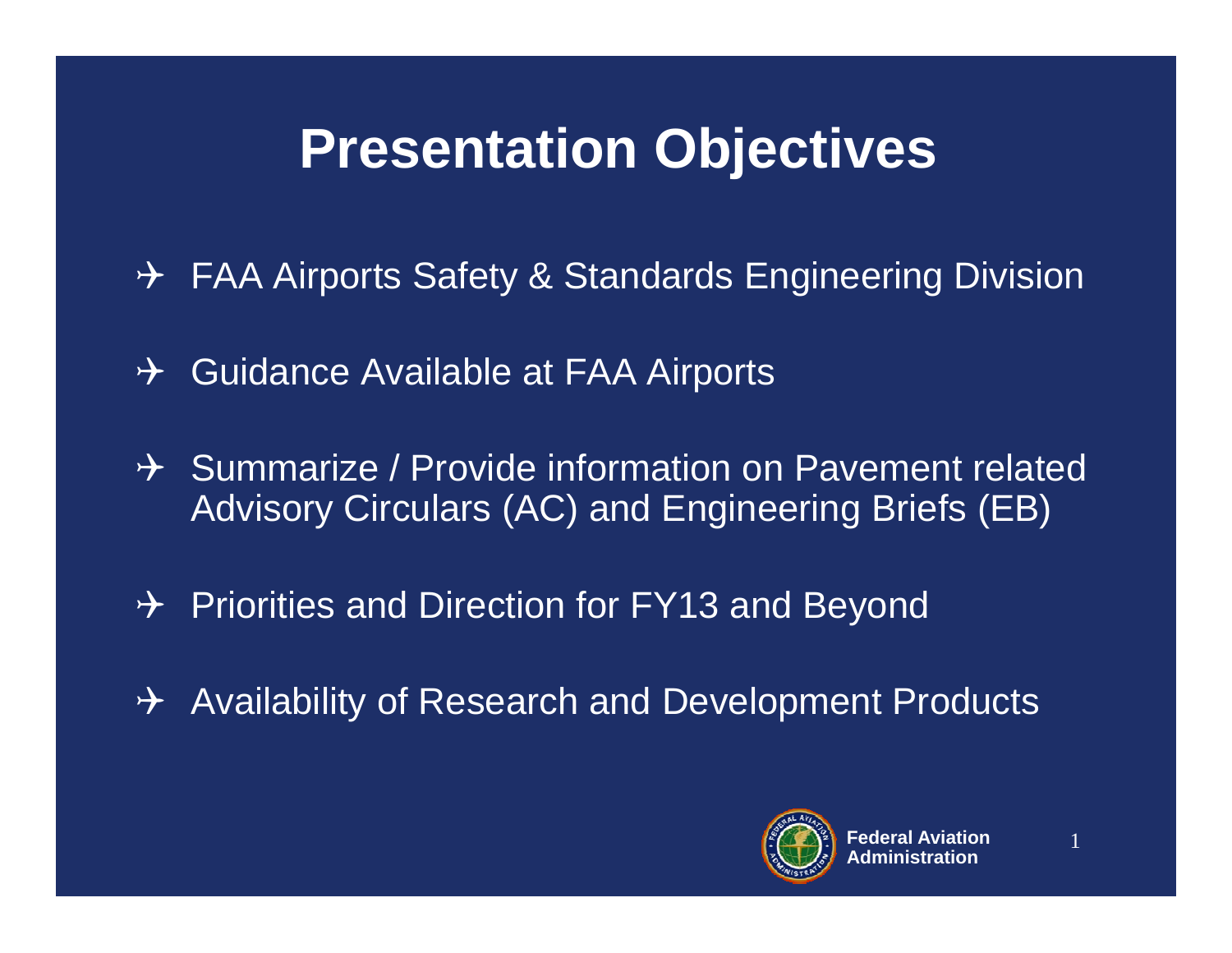## **Airport Engineering Division AAS-100**

- $\bullet$ Division Manager **John Dermody**
- $\bullet$ Assistant Manager (primarily for Airports GIS)
- •Administrative Assistant
- •National Resource Expert on Air Space
- <sup>9</sup>7 Civil Engineers (2 pavements)
- 3 Electrical/Electronics Engineers
- ACRP Research Engineer (Mechanical)
- •Airport Safety Data Program (Program Manager)
- $\bullet$ Airports GIS (Computer Scientist)
- •**Technical Support Contractor (ISI)**

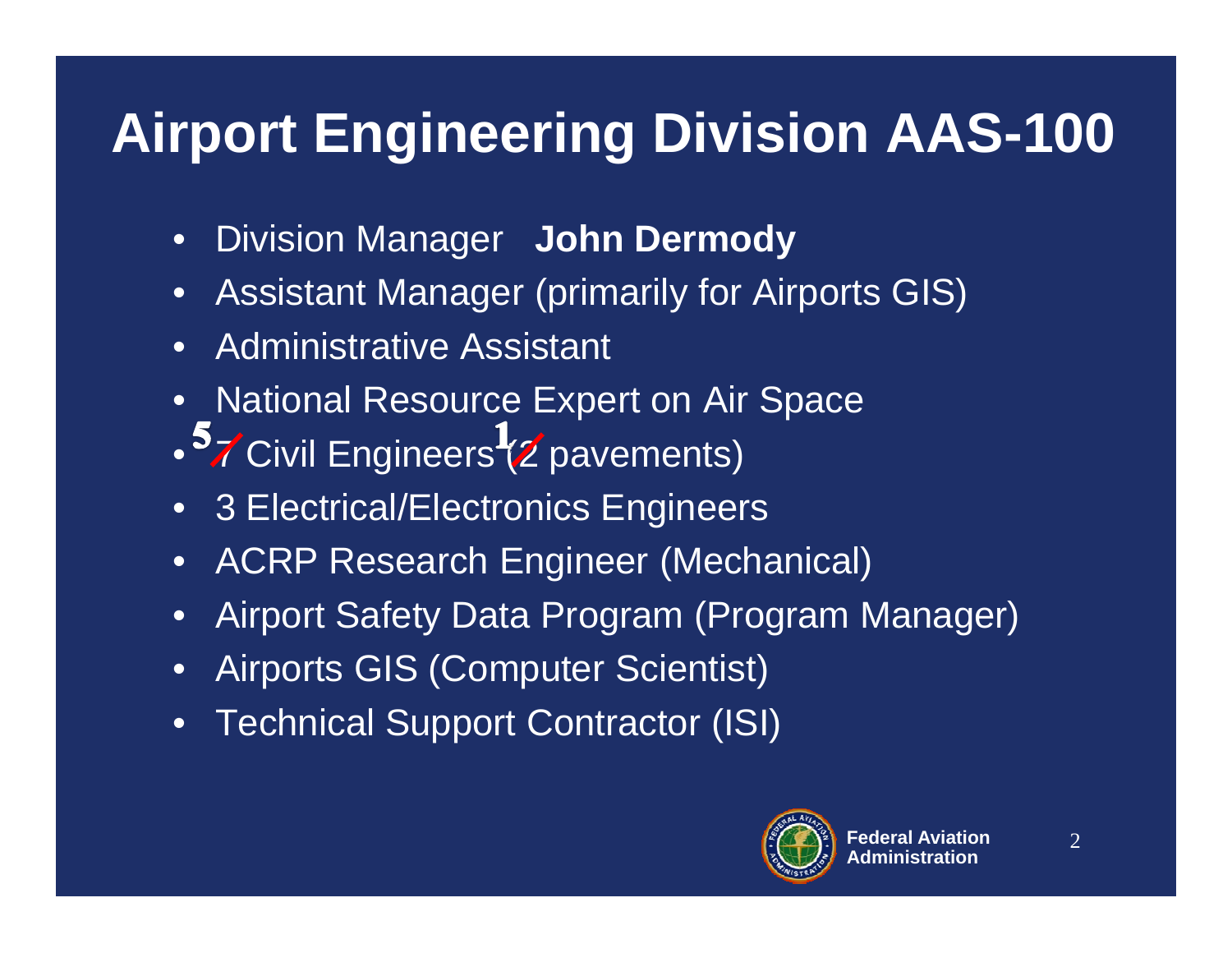## **FAA Guidance**

- **FAA guidance is part of the authorizing legislation for airport development using Federal funds.**
- **FAA airport design, construction, and maintenance guidance are contained in Advisory Circulars, the 150's series.**
- **Interim FAA airports engineering guidance is provided in Engineering Briefs.**
- **FAA airport guidance is available from FAA web sites: http://www.faa.gov/arp/**

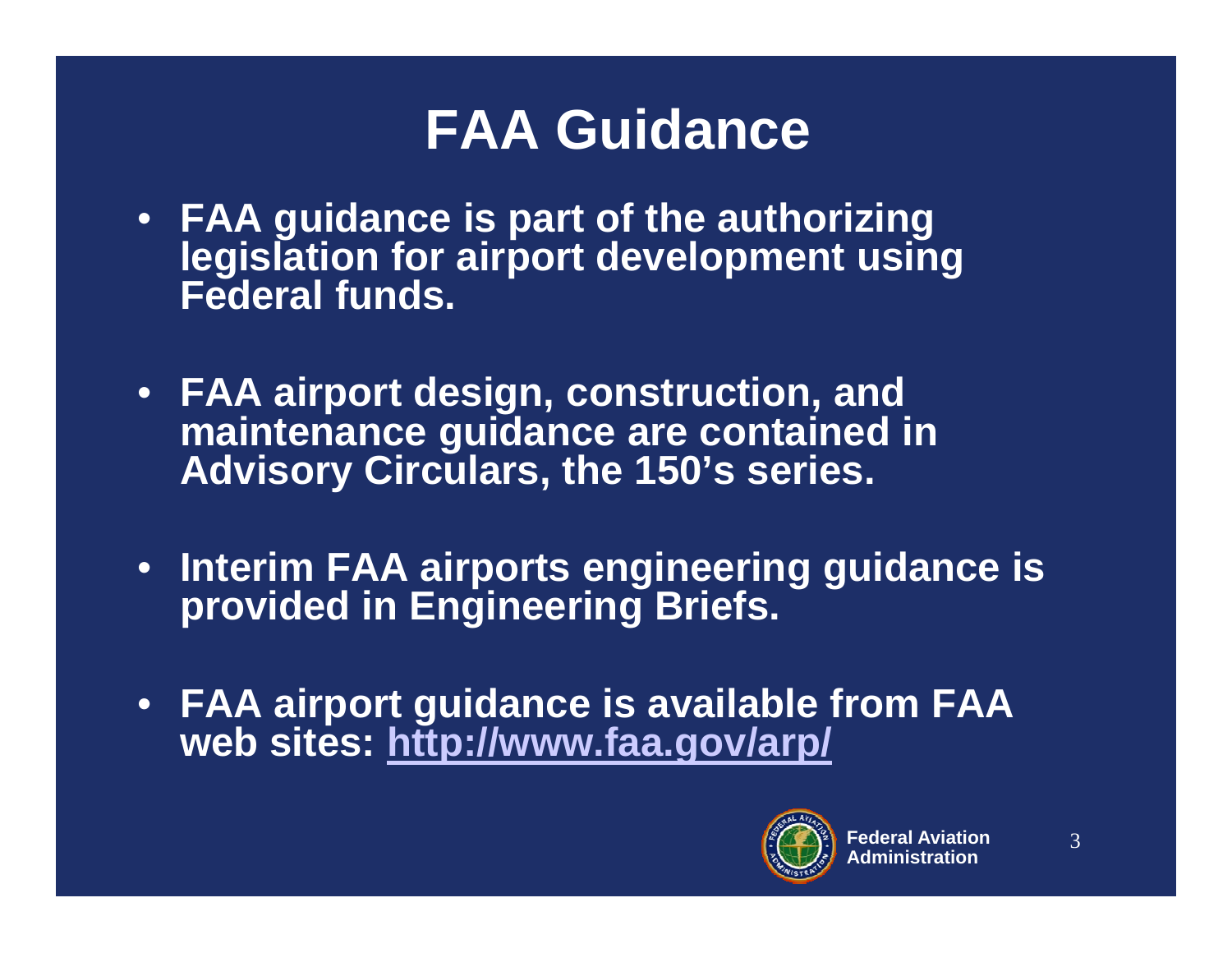## **Establishing or Changing Guidance**

- **HQ Office Initiates and Prepares Draft.**
- $\bullet$ **Review by HQ Airports Offices.**
- **Revised Draft Sent for Concurrent Review to FAA Regions and Industry.**
	- $\checkmark$  The Boeing Company and the Airports Consultants Council (ACC) Receive Copies of Draft Changes and Reviews.
	- $\checkmark$  Tri-Service Airfield Pavement Working Group Team and ASCE T&DI APC Reviews Draft Changes.
- $\bullet$ **Comments Accepted for 60 days (General).**
- $\bullet$ **Change Finalized.**
- •**FAA Legal Review, Office Director Signs.**

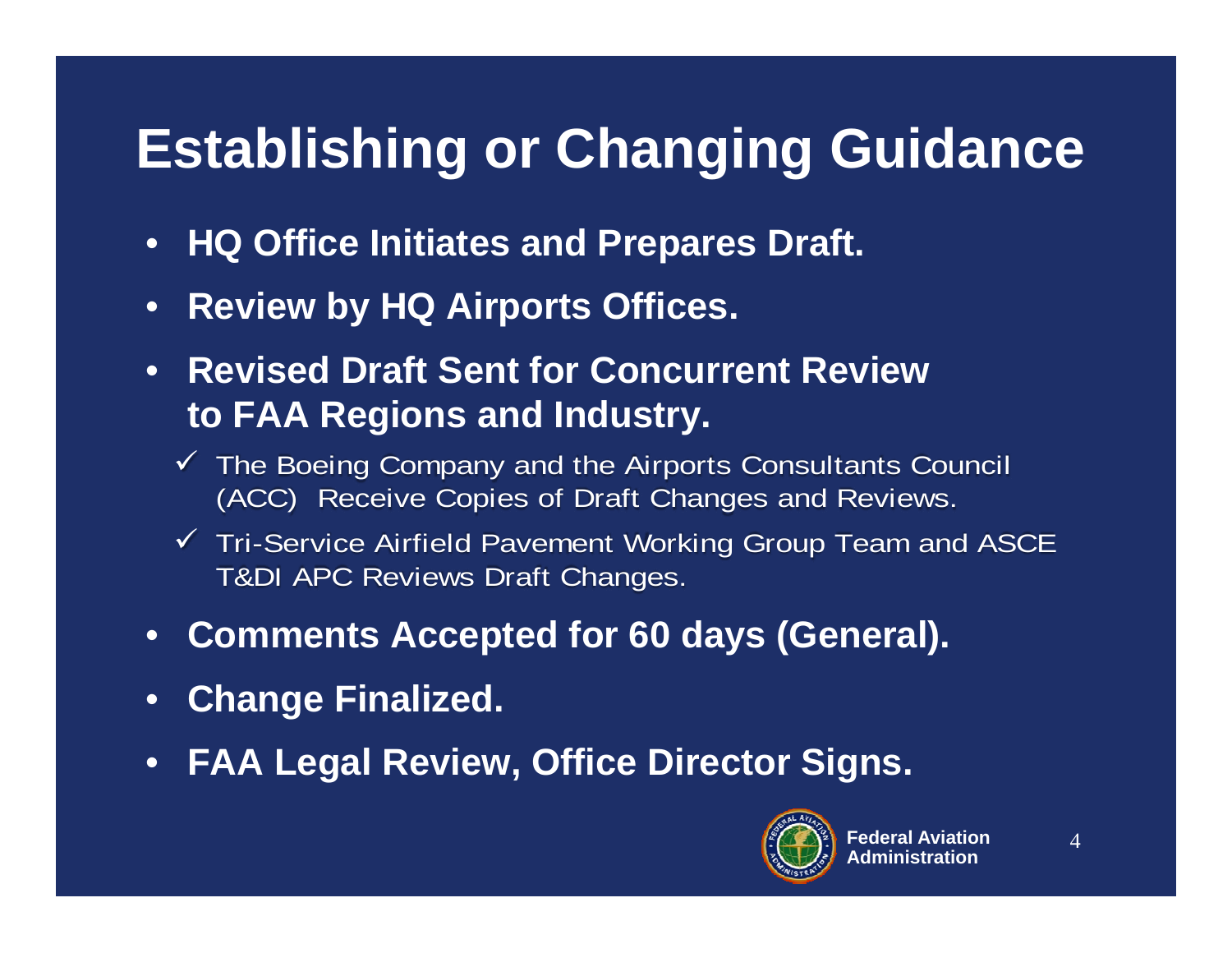## **What Delays a Change**

- **Non-Concurrence from HQ Offices.**
- **Non-Concurrence from FAA Regions.**
- **Inability to Reconcile Comments from Boeing, ACC, Peer Review Associations, or Industry.**
- **Substantive Alterations to a Proposed Change May Require New Draft.**

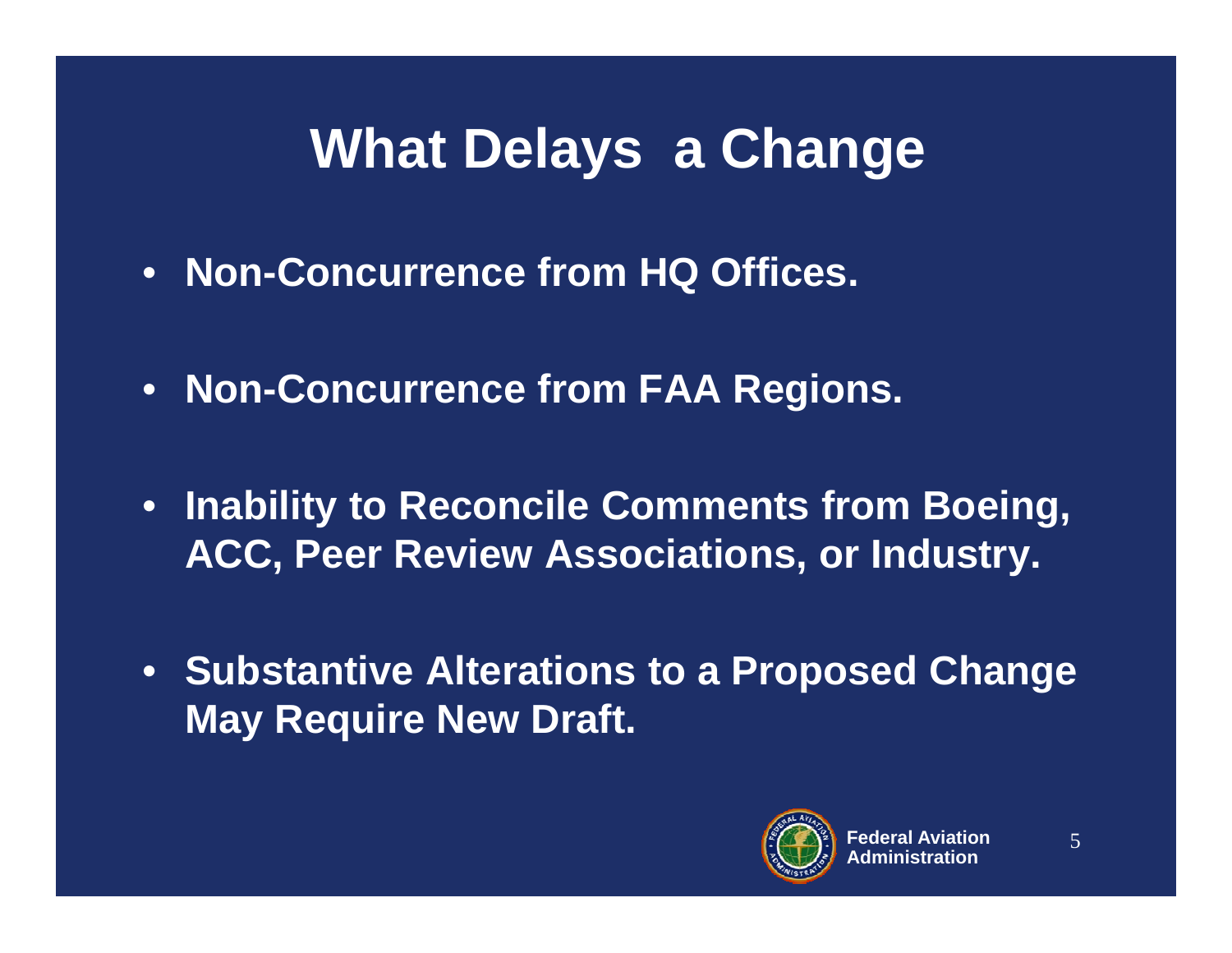#### **Airports Web Site http://www.faa.gov/arp/**

| <b>Administration</b>                                                                                                | <b>Federal Aviation</b>                                                           |                                                                                                                                                                                                                                                                                                                                                                                                                                                                                                     | <b>FAA Home</b><br>About FAA                                                                                              | <b>Jobs</b><br><b>News</b>        | A-Z Index                                          | ⊙<br><b>IAmA</b><br>Search    |
|----------------------------------------------------------------------------------------------------------------------|-----------------------------------------------------------------------------------|-----------------------------------------------------------------------------------------------------------------------------------------------------------------------------------------------------------------------------------------------------------------------------------------------------------------------------------------------------------------------------------------------------------------------------------------------------------------------------------------------------|---------------------------------------------------------------------------------------------------------------------------|-----------------------------------|----------------------------------------------------|-------------------------------|
| Aircraft                                                                                                             | <b>Air Traffic</b><br>Airports                                                    | Data & Research                                                                                                                                                                                                                                                                                                                                                                                                                                                                                     | <b>Licenses &amp; Certificates</b>                                                                                        | <b>Requlations &amp; Policies</b> |                                                    | <b>Training &amp; Testing</b> |
|                                                                                                                      | FAA Home » Airports                                                               |                                                                                                                                                                                                                                                                                                                                                                                                                                                                                                     |                                                                                                                           |                                   |                                                    |                               |
| Airport Compliance<br>Airport Cooperative Research<br>Program<br>Airport Improvement Program (AIP)<br>Airport Safety | <b>Airport Programs &amp; Guidance</b><br>Print<br>needs of the traveling public. |                                                                                                                                                                                                                                                                                                                                                                                                                                                                                                     | The FAA ensures the national airport system is safe, efficient, and environmentally responsible and meets the             |                                   | Do You Want To?<br>View airport program statistics |                               |
| Engineering, Design, &<br>Construction                                                                               | <b>News &amp; Highlights</b>                                                      |                                                                                                                                                                                                                                                                                                                                                                                                                                                                                                     |                                                                                                                           |                                   | Search airport data                                |                               |
| <b>Environmental Program</b><br>Major Airport Development<br>News & Information                                      |                                                                                   | . 2013-2017 National Plan of Integrated Airport Systems (NPIAS)<br>This update identifies 3,355 public-use airports that are significant to U.S. air transportation and eligible<br>to receive Airport Improvement Program (AIP) grants. It also incorporates the new general aviation<br>categories identified in the May 2012 report, General Aviation Airports: A National Asset.                                                                                                                | Find an airport AC $\mathbb Q$<br>Read best practices for runway safety<br>Learn about the Airport Improvement<br>Program |                                   |                                                    |                               |
| Passenger Facility Charge (PFC)<br>Program<br>Planning & Capacity<br>Resources                                       | AC 150/5300-13A, Airport Design                                                   | This version, the first major rewrite since 1989, incorporates all previous changes to AC 150/5300-13 as<br>well as new standards and technical requirements. Among the principal changes are an interactive table<br>on runway design requirements, a new Runway Design Code, new Taxiway Design Group categories,<br>clarification on permissible land use in the Runway Protection Zone, updated aircraft characteristics, and<br>guidance on new design elements to mitigate runway incursions. | <b>Airport Cooperative</b><br>Research Program<br><b>ACRP</b>                                                             |                                   |                                                    |                               |
| Runway Safety                                                                                                        | Subscribe to FAA Web Pages<br>More »                                              | <b>General Aviation Airports: A National Asset</b><br>identified in the FAA's National Plan of Integrated Airport Systems (NPIAS).                                                                                                                                                                                                                                                                                                                                                                  | Documents an 18-month study of the nearly 3,000 general aviation airports, heliports, and seaplane bases                  |                                   | <b>Research You Can Use</b>                        | Go >                          |

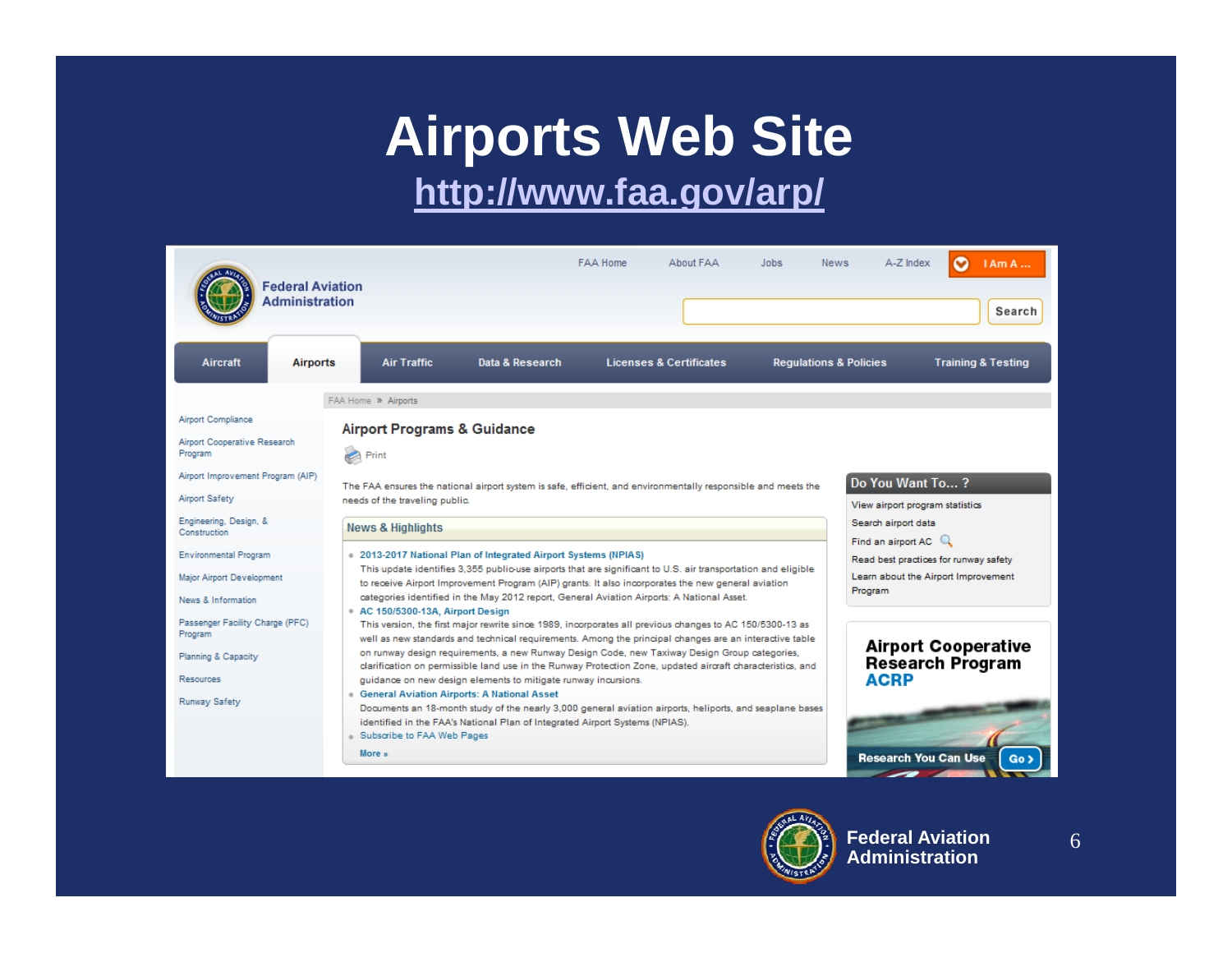### **Availability of Airport-Related Research and Development Products**

#### **Advisory Circular 150/5000-15A**

- $\bullet$  **PURPOSE.** This advisory circular (AC) explains how to obtain the latest airport-related research and development (R&D) products funded by the Federal Aviation Administration's (FAA's) Airports Organization.
- $\bullet$  **SCOPE.** This AC describes R&D products from:
	- The FAA's Airport Technology Research and Development Branch,
	- $\bullet$ The Airport Cooperative Research Program (ACRP),
	- The Innovative Pavement Research Foundation (IPRF), and
	- $\bullet$ The Airfield Asphalt Pavement Technology Program (AAPTP).

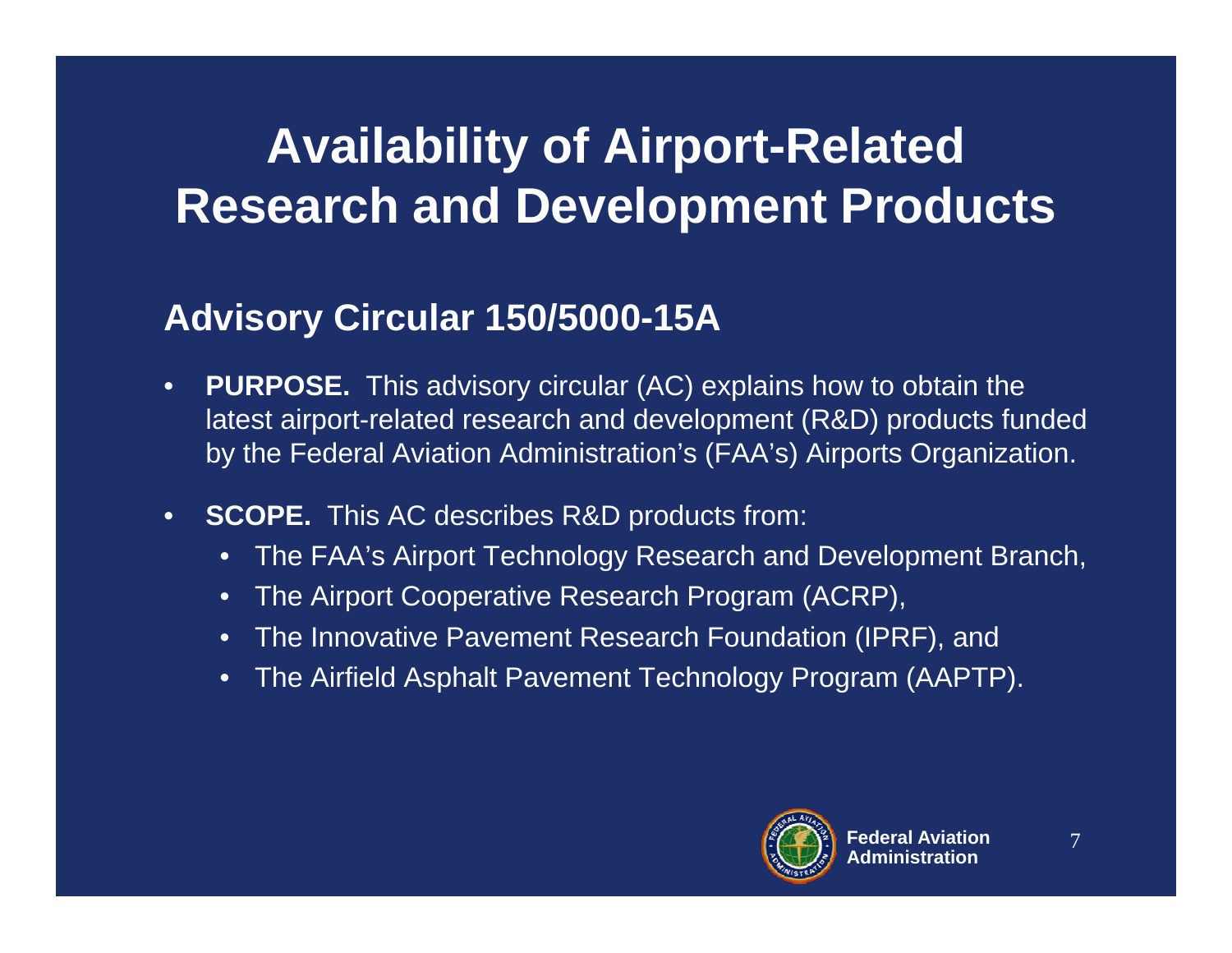#### **Airfield Concrete Pavement Technology Program (ACPTP)**

ACPTP mission was to provide <sup>a</sup> unified means of building resources, developing strategies, and implementing programs to address concrete pavement research, technology advancement and transfer, and public education.

Focused on the inherent economic efficiencies, safety, and qualityof-life of Portland cement concrete pavements.

The ACPTP was established through Cooperative Agreement by the **Innovative Pavement Research Foundation (IPRF)** in 2001 and completed in September 2011; no additional RFPs are planned; all reports will continue to be available on the IPRF website.

Note: This program is/has always been referred to as the IPRF

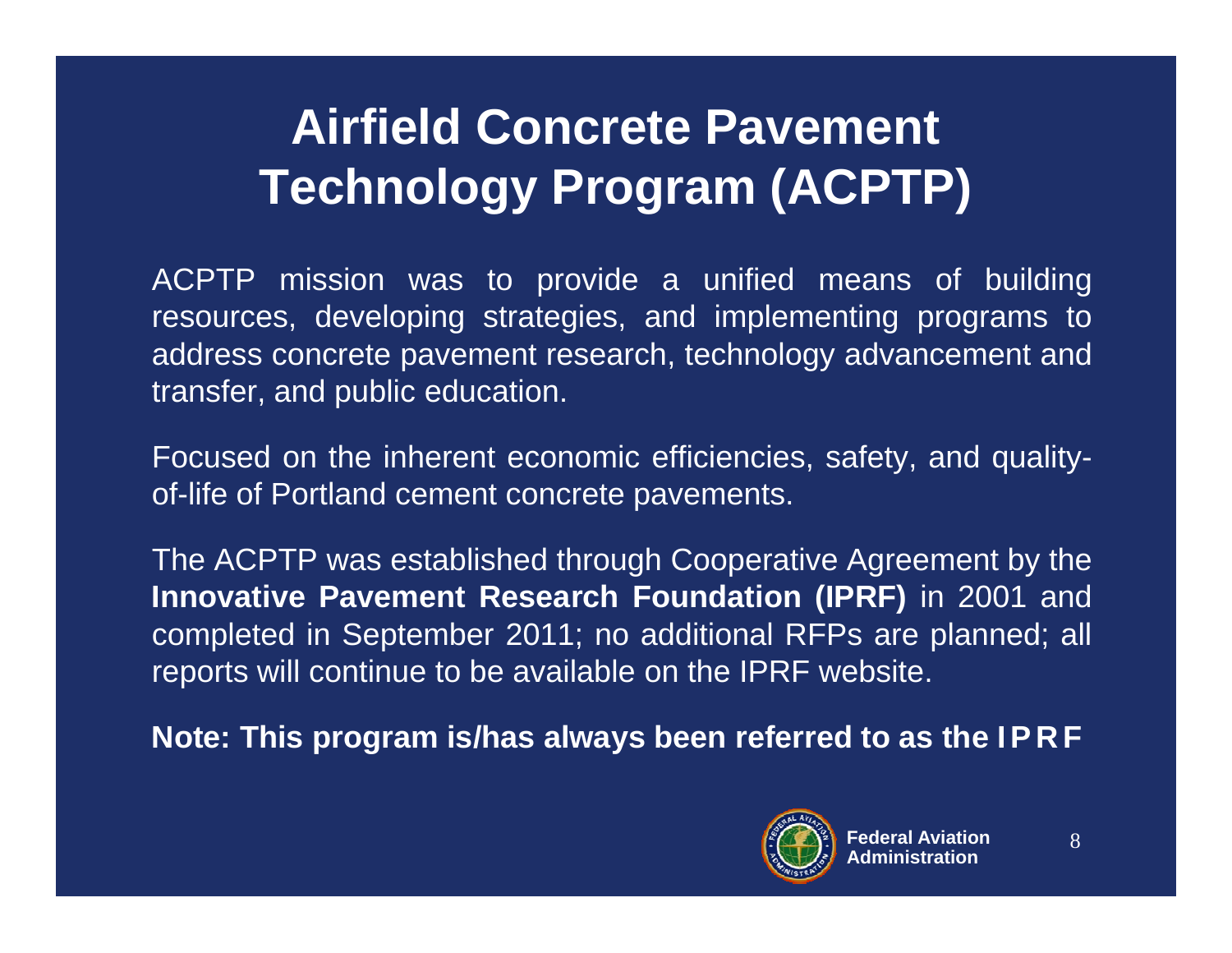### **IPRF http://www.iprf.org/**

| Project     | <b>Title</b>                                                                                                                 |
|-------------|------------------------------------------------------------------------------------------------------------------------------|
| $01 - 01$   | Best Practices for Airport Portland Cement Concrete Pavement Construction                                                    |
| $01 - 02$   | <b>Improved Concrete Overlay Design Parameters For Airfield Pavements</b>                                                    |
| 01-03       | <b>Innovative Rehabilitation of Pavement for Light-Load Aircraft</b>                                                         |
| $01 - 04$   | Strength Measurements Using Maturity for Portland Cement Concrete Pavement Construction at Airfields                         |
| $02 - 01$   | Stabalized and Drainable Base in Rigid Pavement Systems                                                                      |
| 02-02       | Acceptance Criteria of Airfield Concrete Pavement Using Seismic and Maturity Concepts                                        |
| 02-03       | Accelerated Practices for Airfield Concrete Pavement Construction                                                            |
| 02-04       | Airfield Concrete Pavement Smoothness - A Reference                                                                          |
| $02 - 05.1$ | Evaluation of Alkali Silica Reactivity of Mineral and Aggregate Using Dilatometer Method                                     |
| 03-01       | Constructing In-Pavement Lighting, Portland Cement Concrete Pavement                                                         |
| 03-02       | Mitigation of ASR In Concrete Pavement - Combined Materials Testing                                                          |
| 03-03       | Design and Construction of Concrete Pavement for Aircraft De-icing Facilities                                                |
| 03-04       | Precision Statement for ASTM C- 78, Flexural Testing, Airfield Concrete                                                      |
| 03-05       | Evaluation, Design and Construction Techniques for the Use of Airfield Concrete Pavement<br>as Recycled Material for Subbase |
| 03-06       | Using Maturity Testing for Airfield Concrete Pavement Construction and Repair                                                |
| 03-09       | Potential for Acceleration of ASR in the Presence of Pavement Deicing Chemicals                                              |
| 03-10       | Field Studies in Mitigating ASR in Existing Pavement, Topical Application of Lithium Programs                                |
| 04-01       | A Proposed Specification for Construction of Concrete Airfield Pavement                                                      |
| 04-02       | <b>Improved Overlay Design Parameters for Concrete Airfield Pavements</b>                                                    |
| 04-06       | Lithium Admixtures (LiNO3) And Properties of Early Age Concrete                                                              |
| 04-08       | Mitigation of ASR in the Presence of Pavement Deicing Chemicals                                                              |
| 05-01       | Airfield Marking Handbook                                                                                                    |
| 05-02       | Joint Load Transfer in Concrete Airfield Pavements                                                                           |
| 05-03       | Highway Materials-Concrete Airfield Pavement                                                                                 |
| 05-07       | Performance of Concrete in the Presence of Airfield Pavement Deicers and Identification of Induced Distress Mechanisms       |
| 05-10       | Evaluation of Lab and Field Performance of LithMelt Deicer                                                                   |
| 06-01       | Using Design/Build Acquisition for Airfield Pavements                                                                        |
| 06-02       | <b>Concrete Mixes Using Flyash</b>                                                                                           |
| 06-03       | Improved Overlay Design Parameters for Concrete Airfield Pavements – SCI Validation                                          |
| 06-05       | Role of Dirty Aggregates in the Performance of Concrete Exposed to Airfield Pavement Deicers                                 |
| 06-06       | Materials Related Distress and Projected Pavement Life Concrete Airfield Pavement                                            |

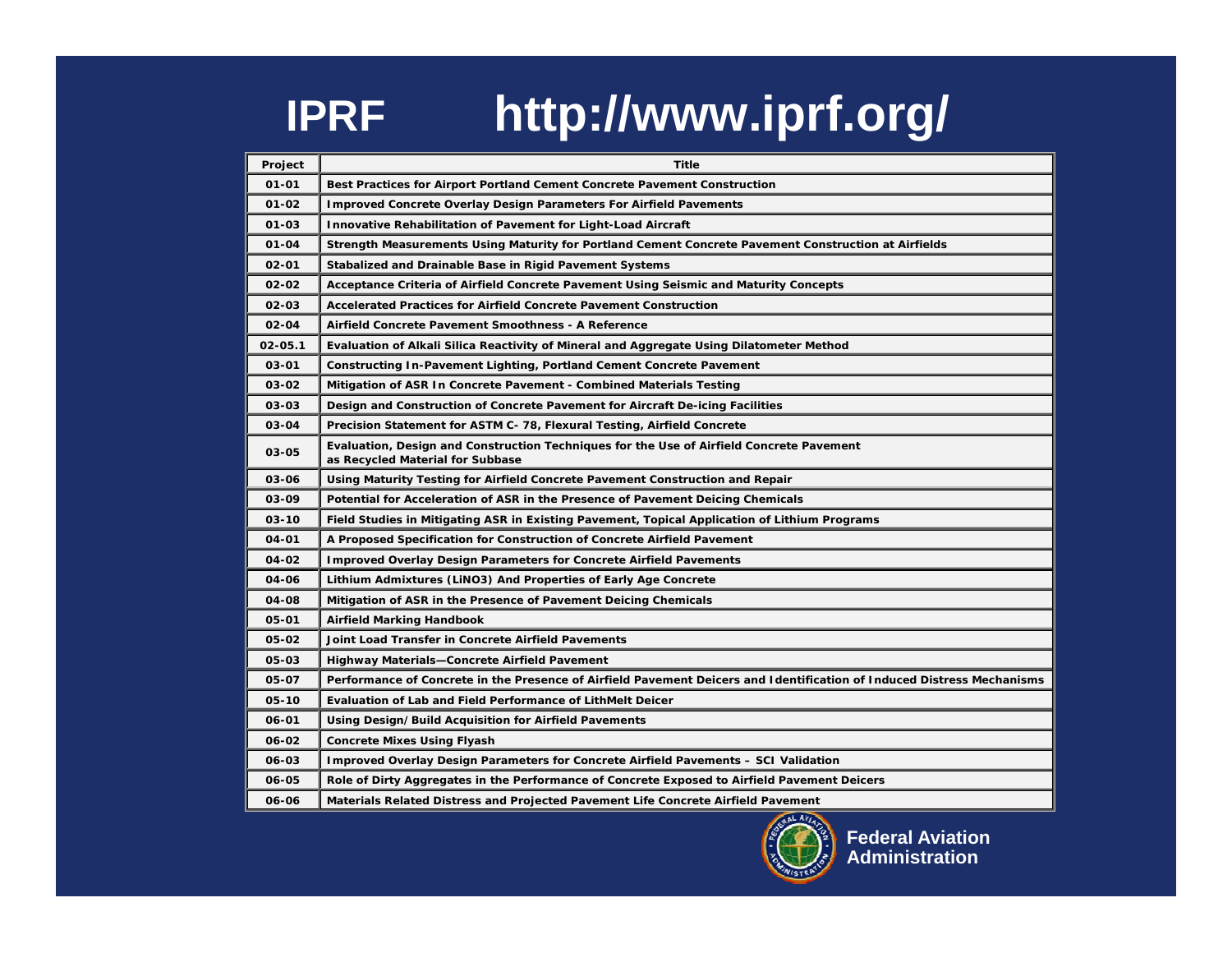#### **Pavement related Advisory Circulars FY2011 ~ FY2012**

- **5100-13B DEVELPOMENT OF STATE STANDARDS FOR NONPRIMARY AIRPORTS [8/31/2011]**
- **5335-5B STANDARD METHOD FOR REPORTING AIRPORT PAVEMENT STRENGTH (PCN) [8/31/2011]**
- **5370-10F STANDARD FOR SPECIFYING CONSTRUCTION OF AIRPORTS [9/30/2011]**
- **5370-11B USE OF NONDESTRUCTIVE DEVICES IN THE EVALUATION OF AIRPORT PAVEMENTS [9/30/2011]**
- **5370-15B AIRSIDE APPLICATIONS FOR ARTIFICIAL TURF [9/30/2011]**
- **5370-17 AIRSIDE USE OF HEATED PAVEMENT SYSTEMS [3/29/2011]**

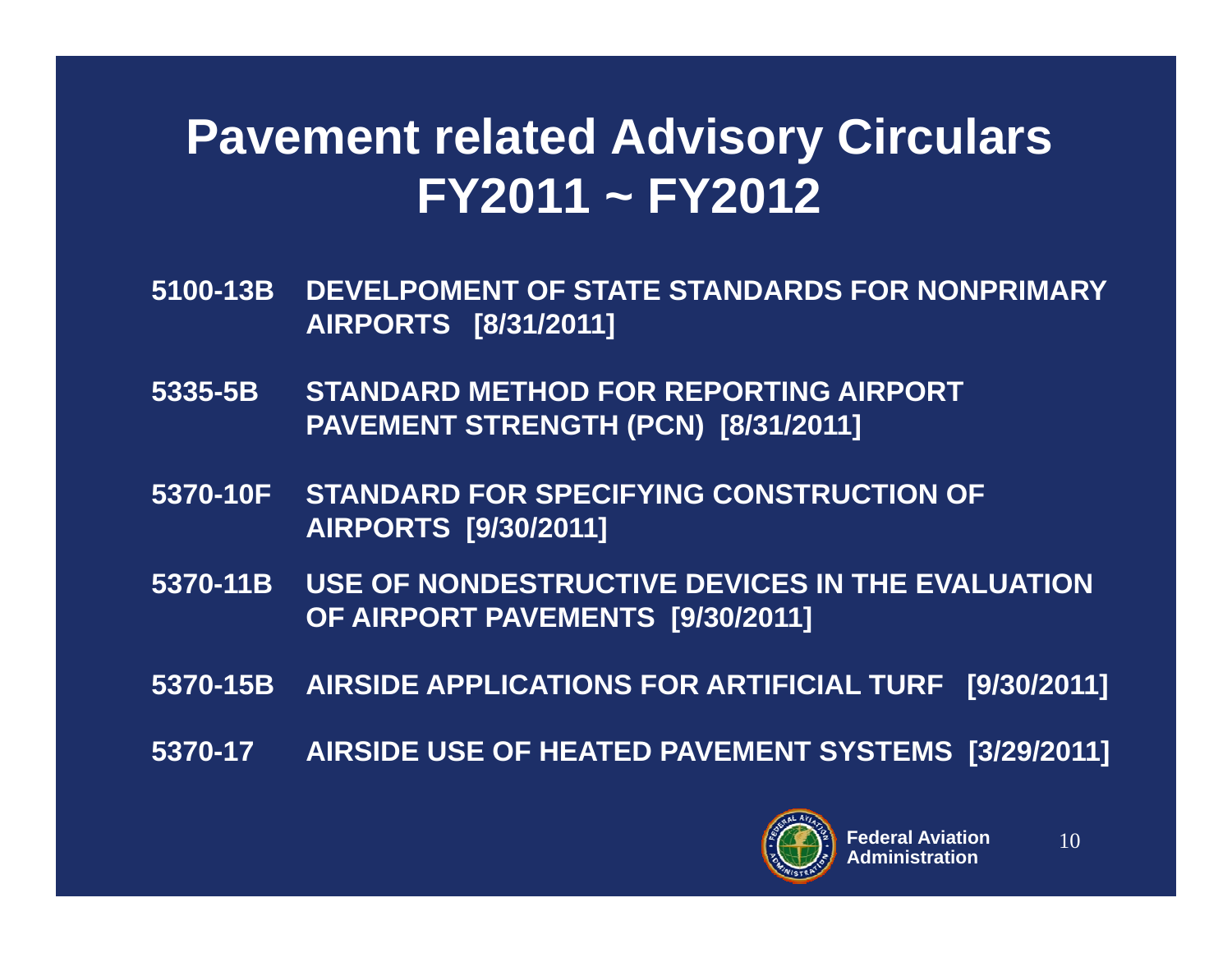#### **Pavement related Advisory Circulars FY2012 Work ~ FY2013 AC Plan**

- **5370-10 STANDARD FOR SPECIFYING CONSTRUCTION OF AIRPORTS**
- **5335-05 STANDARD METHOD FOR REPORTING AIRPORT PAVEMENT STRENGTH (PCN)**
- **5380-06 GUIDELINES AND PROCEDURES FOR MAINTENANCE OF AIRPORT PAVEMENTS**
- **5370-14 HOT MIX ASPHALT PAVING HANDBOOK**

5370-11 USE OF NONDESTRUCTIVE DEVICES IN THE EVALUATION OF AIRPORT PAVEMENTS

5320-17 AIRFIELD PAVEMENT SURFACE EVALUATION AND RATING (PASER) MANUALS

5380-07 PAVEMENT MANAGEMENT SYSTEM

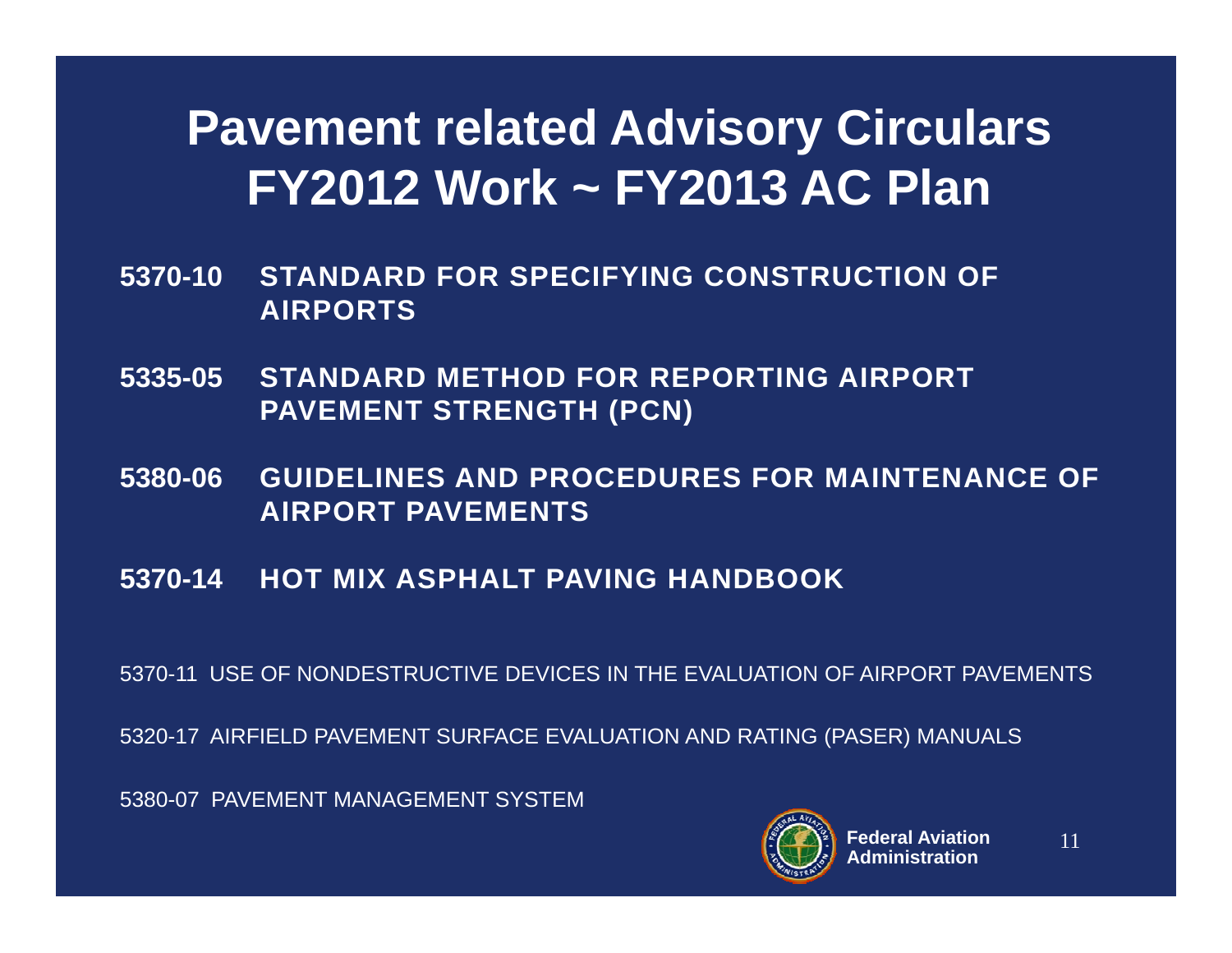#### **Advisory Circular 150/5370-10G FY2012 Work ~ FY2013 AC Plan**

#### **AC 150/5370-10 STANDARD FOR SPECIFYING CONSTRUCTION OF AIRPORTS**

#### **Complete Draft end of 2nd Quarter FY13 Published end of FY2013**

| 5335-05                                                                             | STANDARD METHOD FOR REPORTING AIRPORT PAVEMENT<br><b>STRENGTH (PCN)</b>      | <b>FY2013</b> |  |
|-------------------------------------------------------------------------------------|------------------------------------------------------------------------------|---------------|--|
| GUIDELINES AND PROCEDURES FOR MAINTENANCE OF AIRPORT<br>5380-06<br><b>PAVEMENTS</b> |                                                                              | DRAFT FY2013  |  |
| 5370-14                                                                             | <b>HOT MIX ASPHALT PAVING HANDBOOK</b>                                       | <b>FY2013</b> |  |
|                                                                                     | 5370-11 USE OF NONDESTRUCTIVE DEVICES IN THE EVALUATION OF AIRPORT PAVEMENTS | <b>FY2014</b> |  |
|                                                                                     | 5320-17 AIRFIELD PAVEMENT SURFACE EVALUATION AND RATING (PASER) MANUALS      | <b>FY2014</b> |  |
|                                                                                     | 5380-07 PAVEMENT MANAGEMENT SYSTEM                                           | <b>FY2014</b> |  |

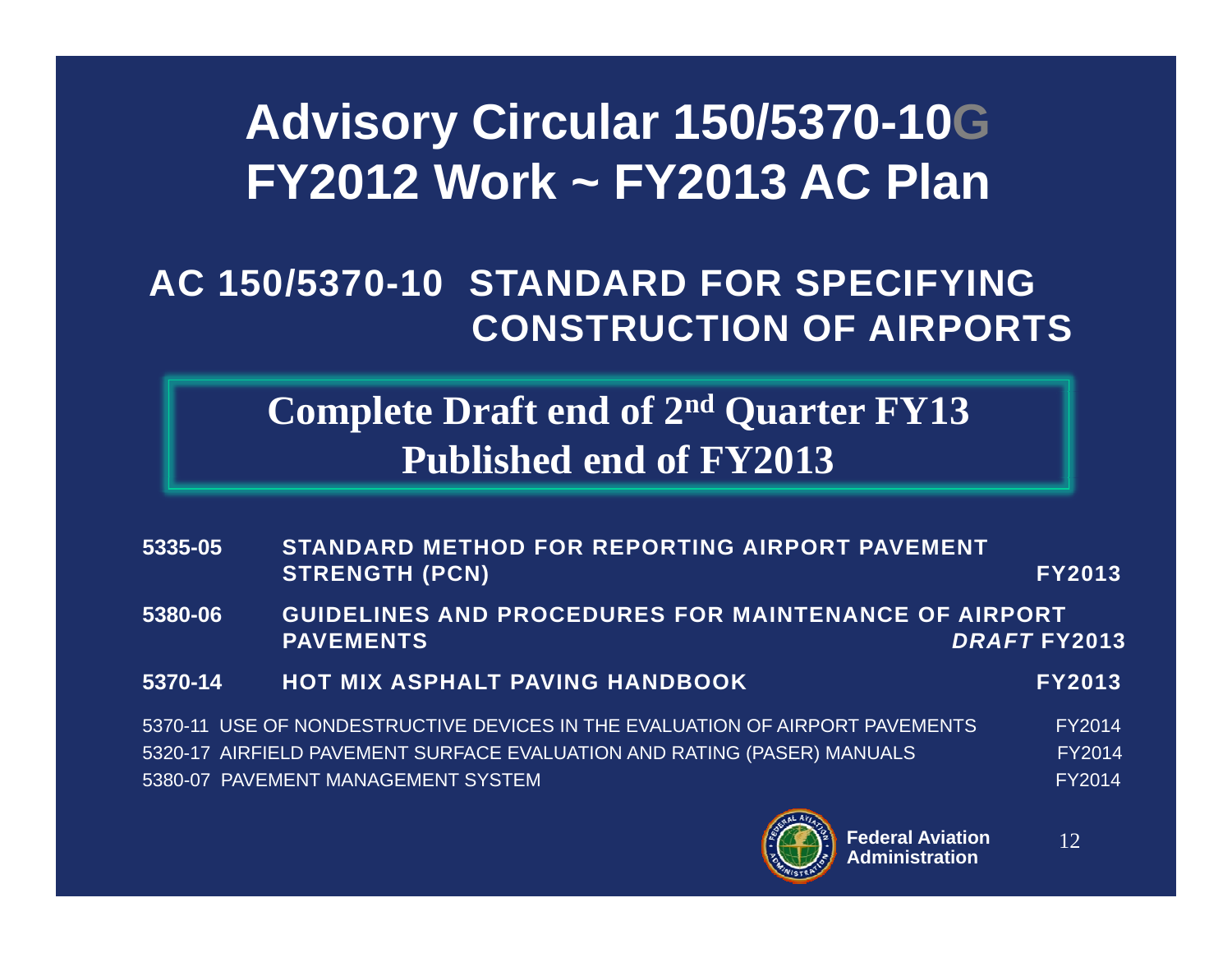### **Priorities and Direction FY13 and Beyond**

**ONE Standard Guide Specification for Airfield Pavement**

#### **Design Life for Airfield Pavement 20 years to 40 years**

**FY13 Work – Pavement ACs**

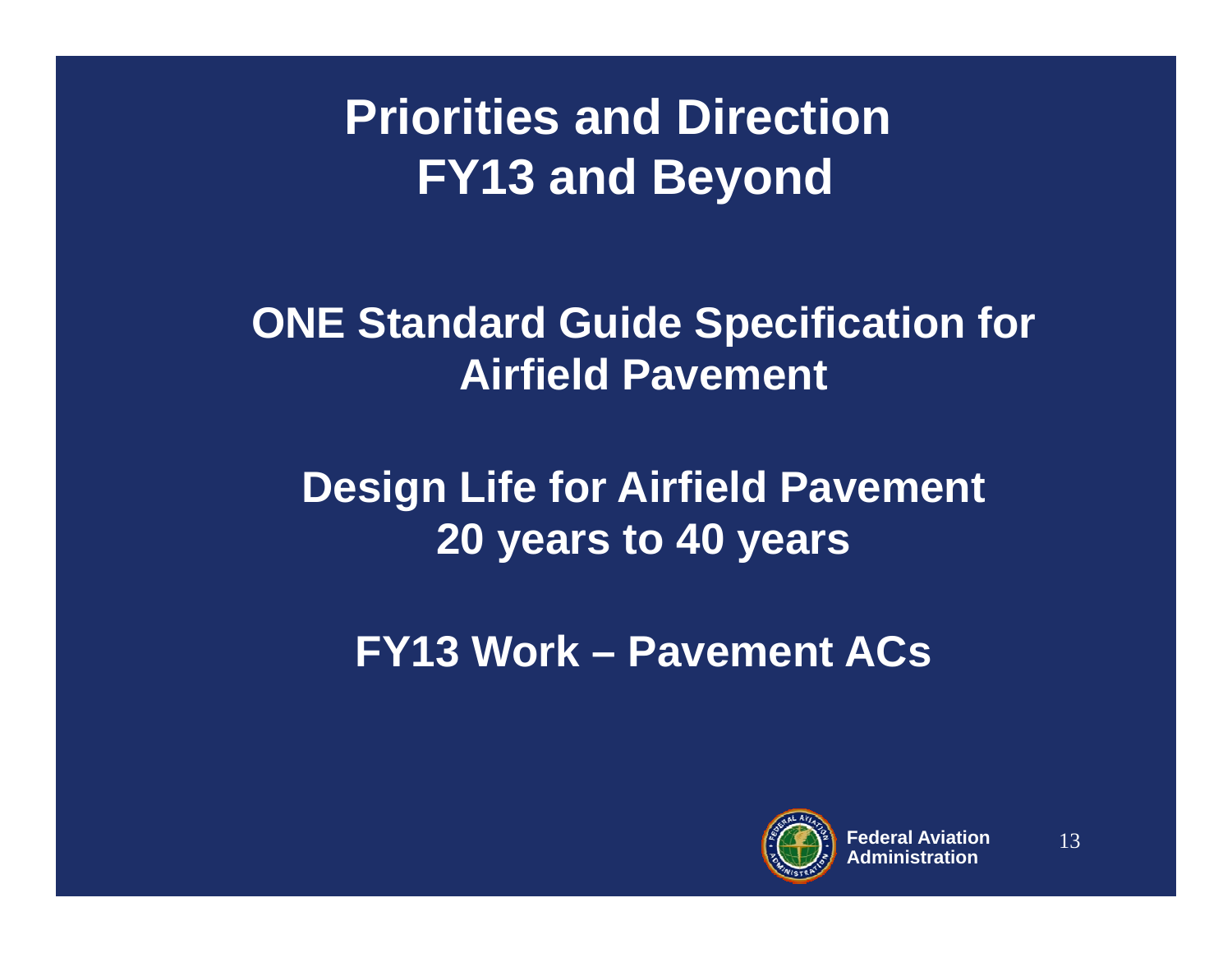### **ONE Standard Guide Specification for Airfield Pavement**

**We are Changing Existing Advisory Circular Format to the Construction Specifications Institute (CSI) Format and following / adopting Unified Facilities Guide Specifications (UFGS) format.**

**Include all Parts of AC 150/5370-10**

**Support garnered from FAA personnel, Airport Consultants Council (ACC), ASCE T&DI Airfield Pavement Committee, and representatives from the Concrete and Asphalt Associations**

**Ongoing efforts of Tri-Service / FAA Airfield Pavements Engineers Formal meetings during the Annual Meeting at TRB**

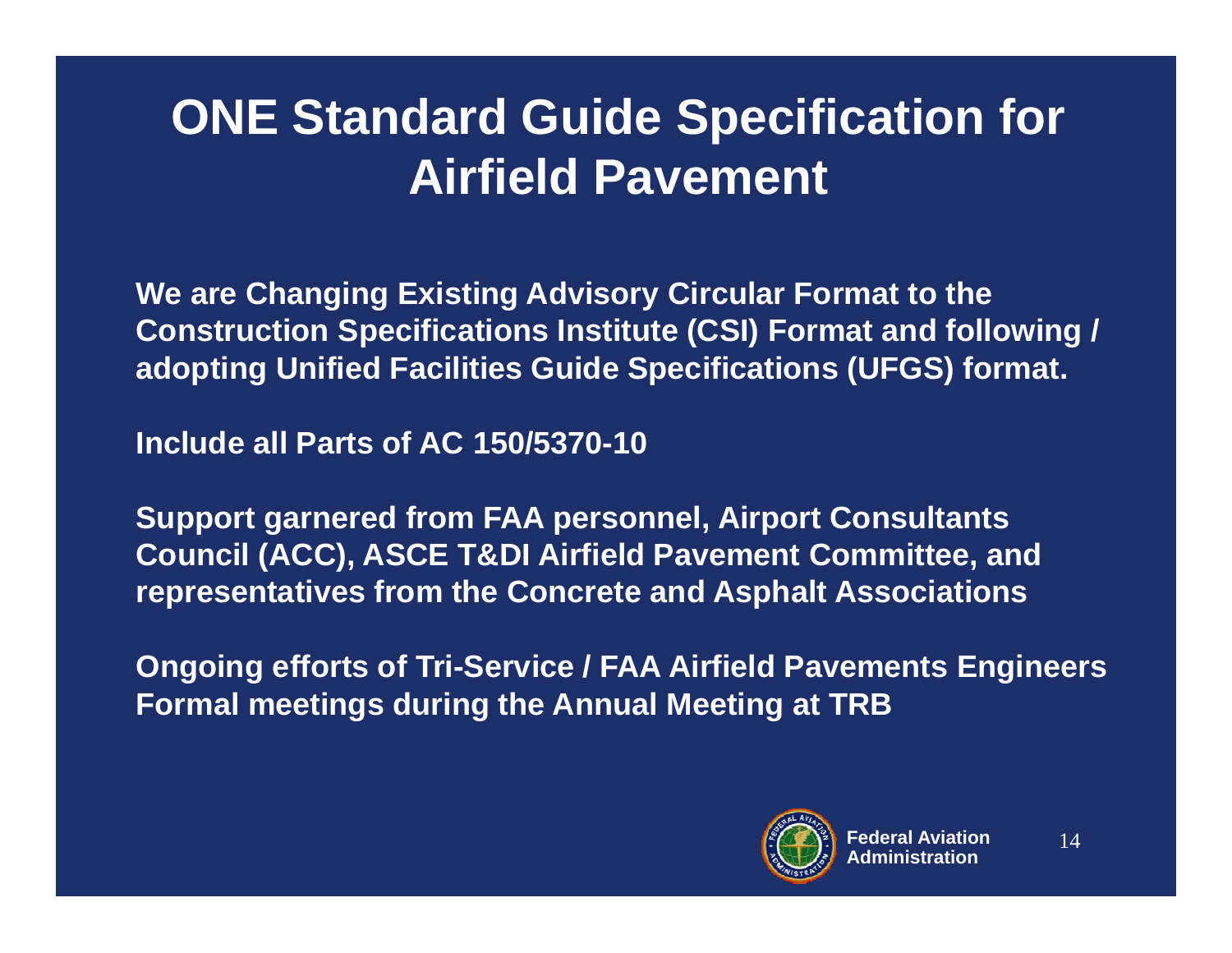### **Design Life for Airfield Pavement 20 years to 40 years**



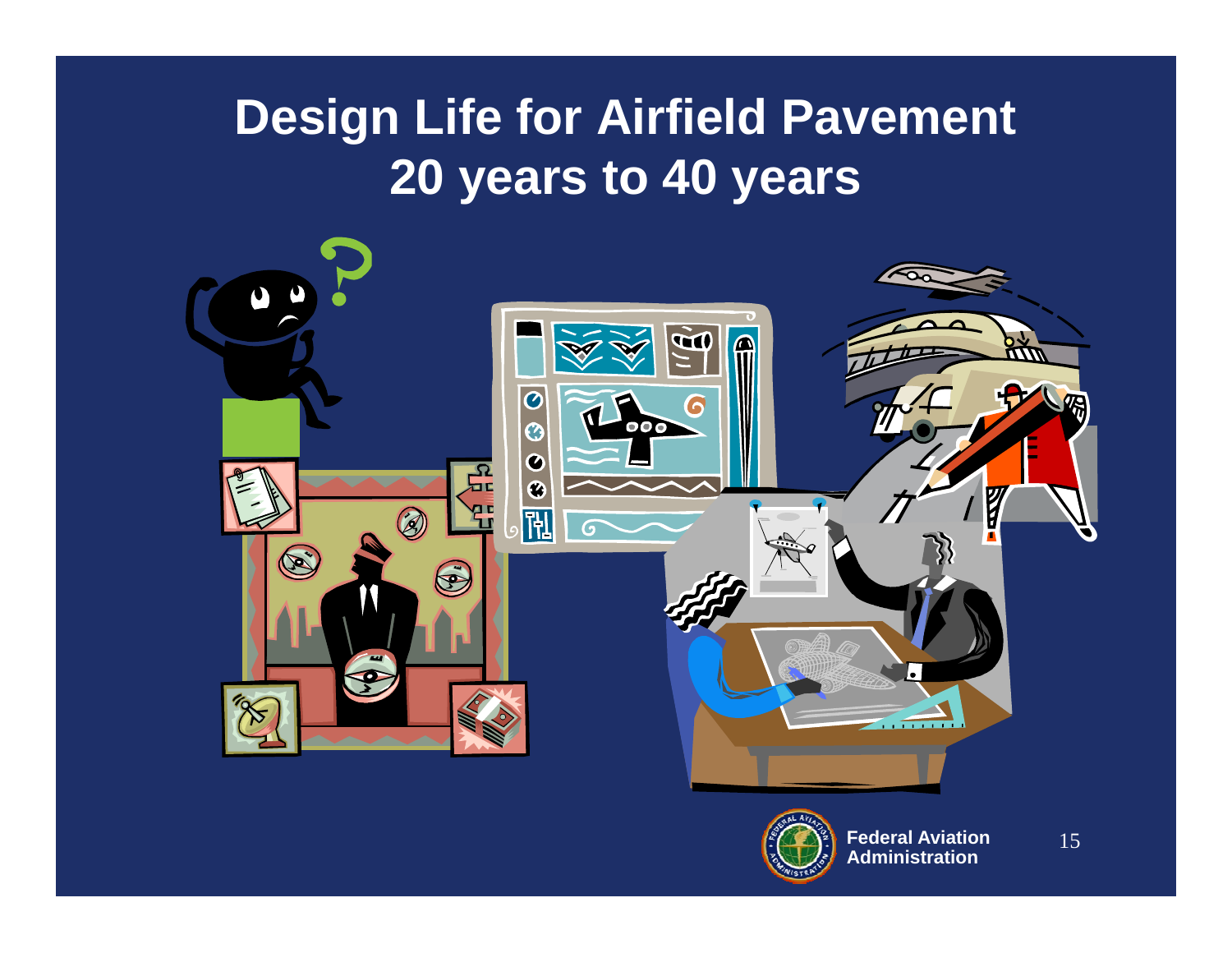### **Design Life for Airfield Pavement 20 years to 40 years**

#### **Initiated in FY 2011**

2011 ARP Business Plan Core Activity for Airport Standards Draft Project Management Plan by ANG-E26 Developed

#### **Work started in FY 2012**

Final Draft Project Management Plan Approved by AAS-100 REDAC Briefed at Spring and Fall Meetings Technical Support and Support of Needed Funding Levels Outreach – Briefs – Presentations

#### **Funding starts in FY 2013**

AAS-100 Memo Requesting Support to Complete "Fact Finding Tour"

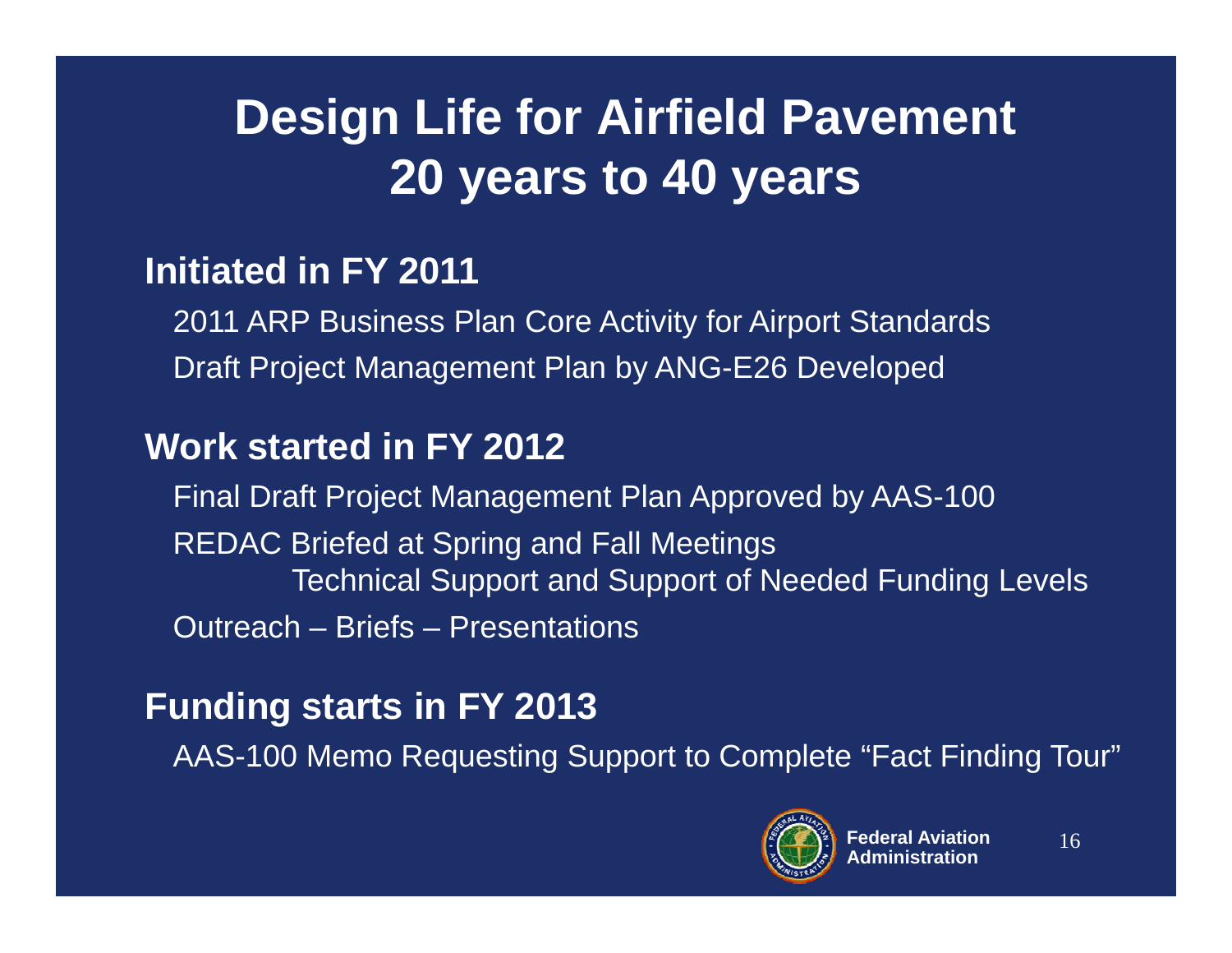#### **Multi Year Plan for AC 150/5370-10**

- **FY 2011 'F'**
- **FY 2012 Meetings, Comments, Presentations; Industry, Suppliers, Agencies, Internal; 'G' delayed due to funding**
- **FY 2013 'G'**
- **FY 2014 Other ACs closely related; Daft CSI format – long review time to assure technically correct from one format to the other**
- **FY 2015 CSI Format**

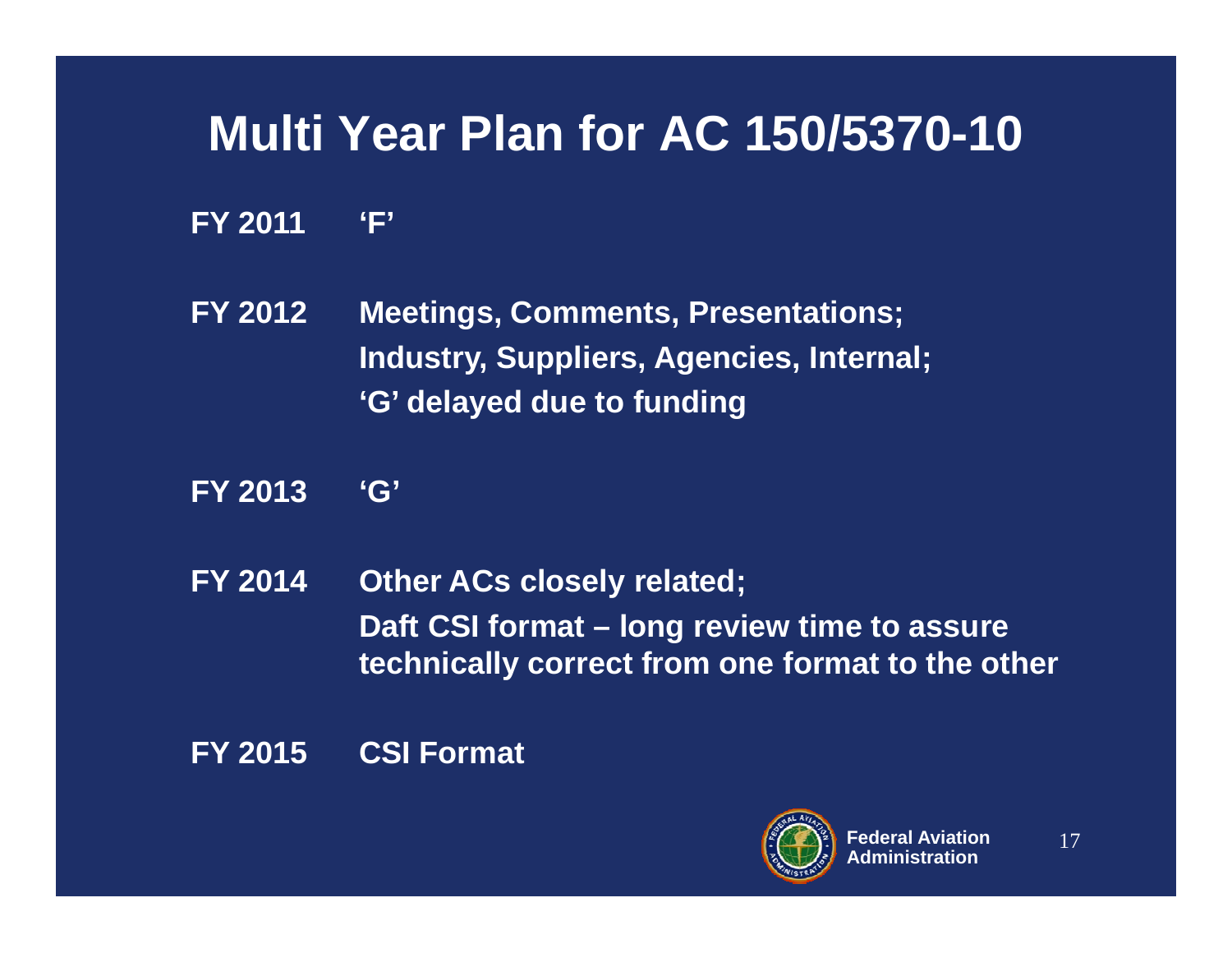#### **FAA AC 150/5370-10F PRINCIPAL CHANGES – P-501**

#### **P-501-3.4. Concrete Mix Design Laboratory**

Contractor's laboratory used to develop the concrete mix design shall meet the requirements of ASTM C 1077.

Laboratory accreditation must be current and listed on the accrediting authority's website. All test methods required for developing the concrete mix design must be listed on the lab accreditation.

A copy of the laboratory's current accreditation and accredited test methods shall be submitted to the Engineer prior to start of construction

**P-501-5.1. Acceptance Testing Laboratory – Same**

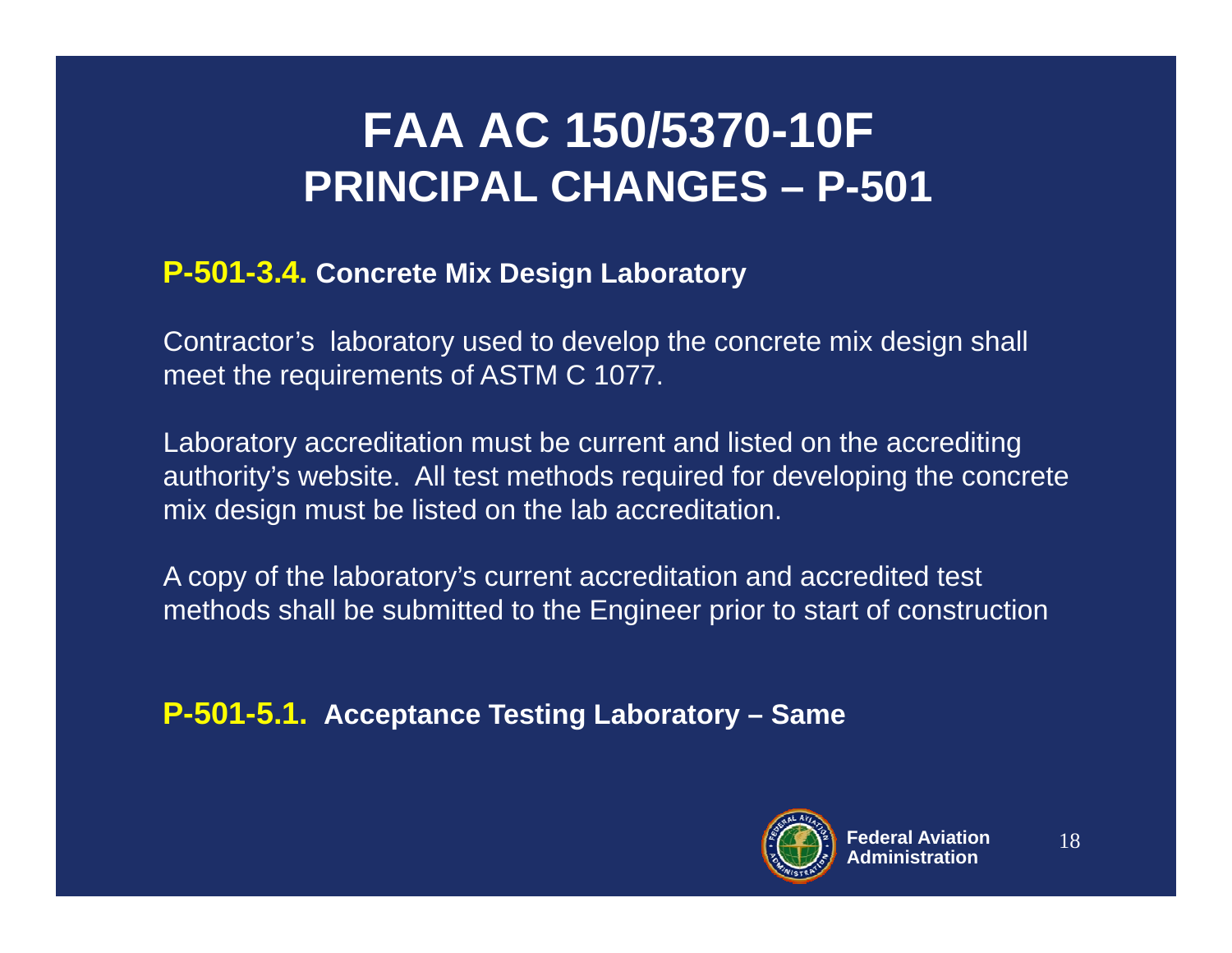#### **FAA AC 150/5370-10F PRINCIPAL CHANGES – P-501 (& P-610)**

Updates information on testing protocol of aggregate for reactivity and use of cementitious materials related to reactivity requirements

(1) 501-2.1 and 610-2.1: Reactivity tests will be tested for expansion at 28-days (30-days from casting).

(2) 501-2.1: Deleted Engineers Note referring to Engineering Brief No. 70

(3) 501-2.3 and 610-2.6: Additional requirements added for use of Class F fly ash when mitigating alkali-silica reactivity and deleted use of Class C fly ash.

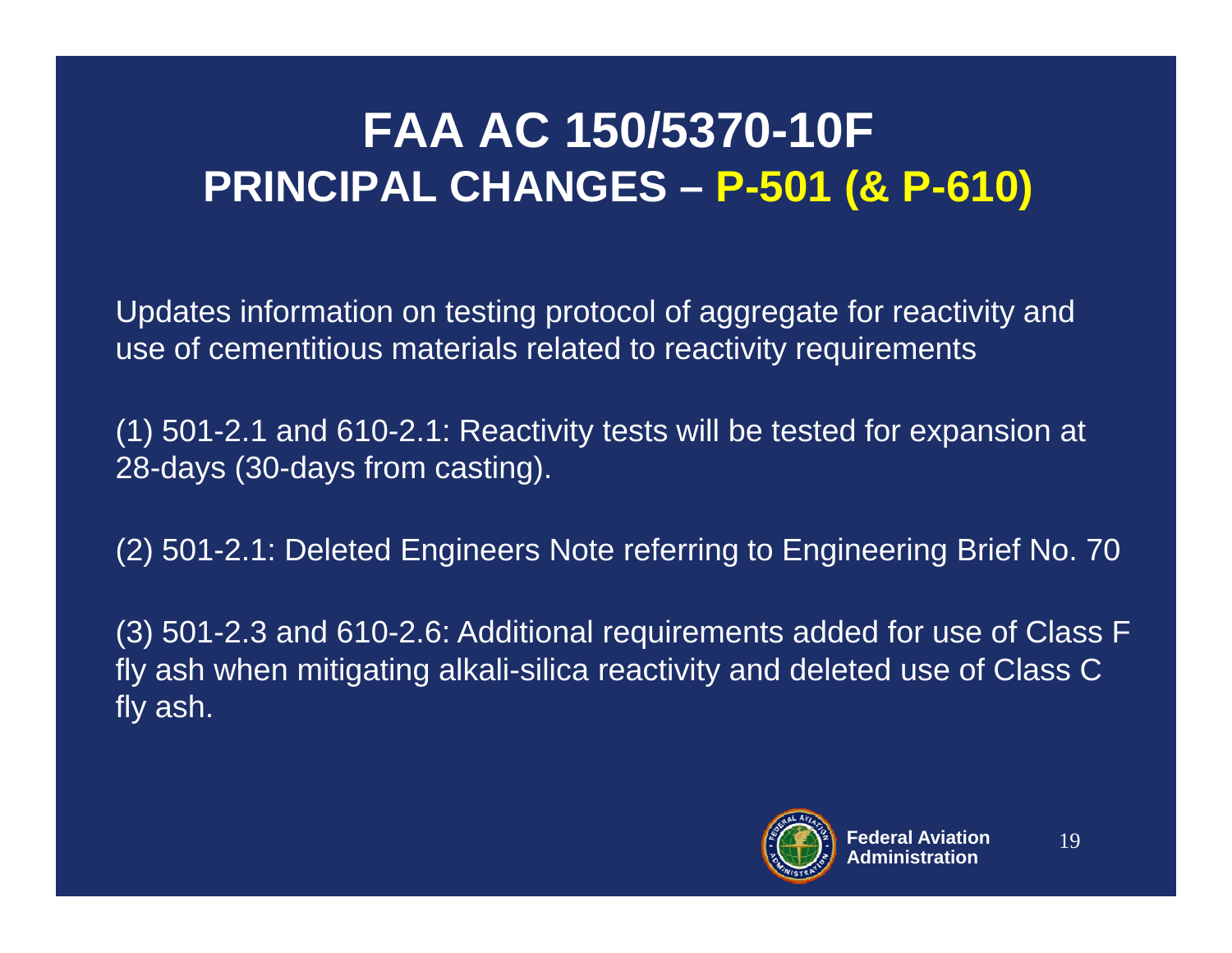#### **P-501 ~ ASR Related Changes**

#### **501-2.3 CEMENTITIOUS MATERIALS**

a. Flyash or Natural Pozzolan. Flyash shall meet the requirements of ASTM C 618, **Class F or N** with the exception of loss of ignition, where the maximum **Calcium Oxide (CaO) content of less than 13 percent and a total equivalent alkali content less than 3 percent**. Flyash such as is produced in furnace

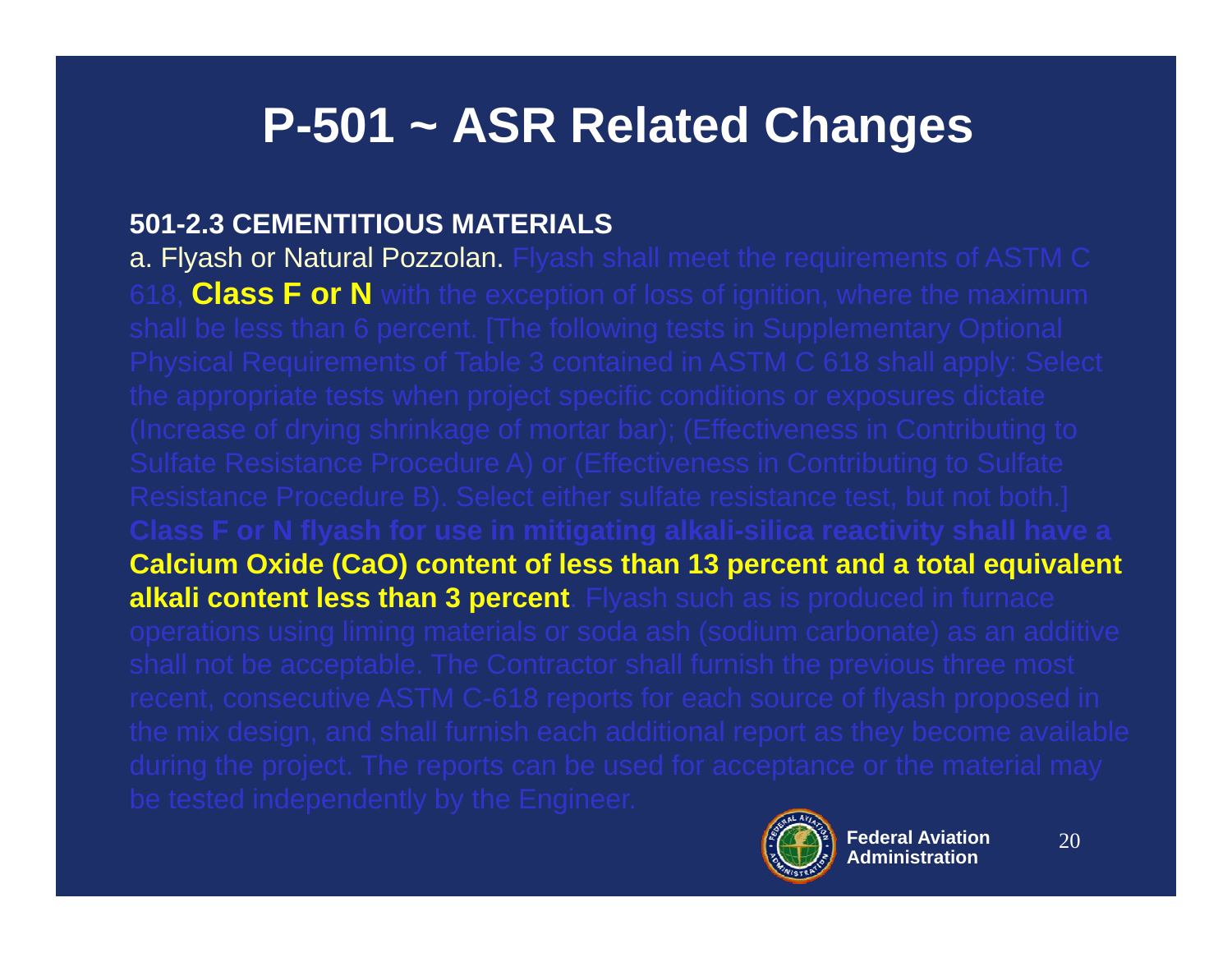#### **P-501 ~ ASR Related Changes**

**501-2.3 CEMENTITIOUS MATERIALS**  a. Flyash or Natural Pozzolan.

**Class C flyash may be proposed on a case-by-case basis where innocuous aggregates are used and the pavement is not subjected to airfield pavement de-icers. Any use of Class C flyash is subject to the approval of the engineer and FAA. A modification to standards will be required.**

**\*\*\*\*\*\*\*\*\*\*\*\*\*\*\*\*\*\*\*\*\*\*\*\*\*\*\*\*\*\*\*\*\*\*\*\*\*\*\*\*\*\*\*\*\*\*\*\*\*\*\*\*\*\*\*\*\*\*\*\*\*\*\*\*\*\*\*\*\*\*\*\*\*\*\*\*\*\*\***

**\*\*\*\*\*\*\*\*\*\*\*\*\*\*\*\*\*\*\*\*\*\*\*\*\*\*\*\*\*\*\*\*\*\*\*\*\*\*\*\*\*\*\*\*\*\*\*\*\*\*\*\*\*\*\*\*\*\*\*\*\*\*\*\*\*\*\*\*\*\*\*\*\*\*\*\*\*\***

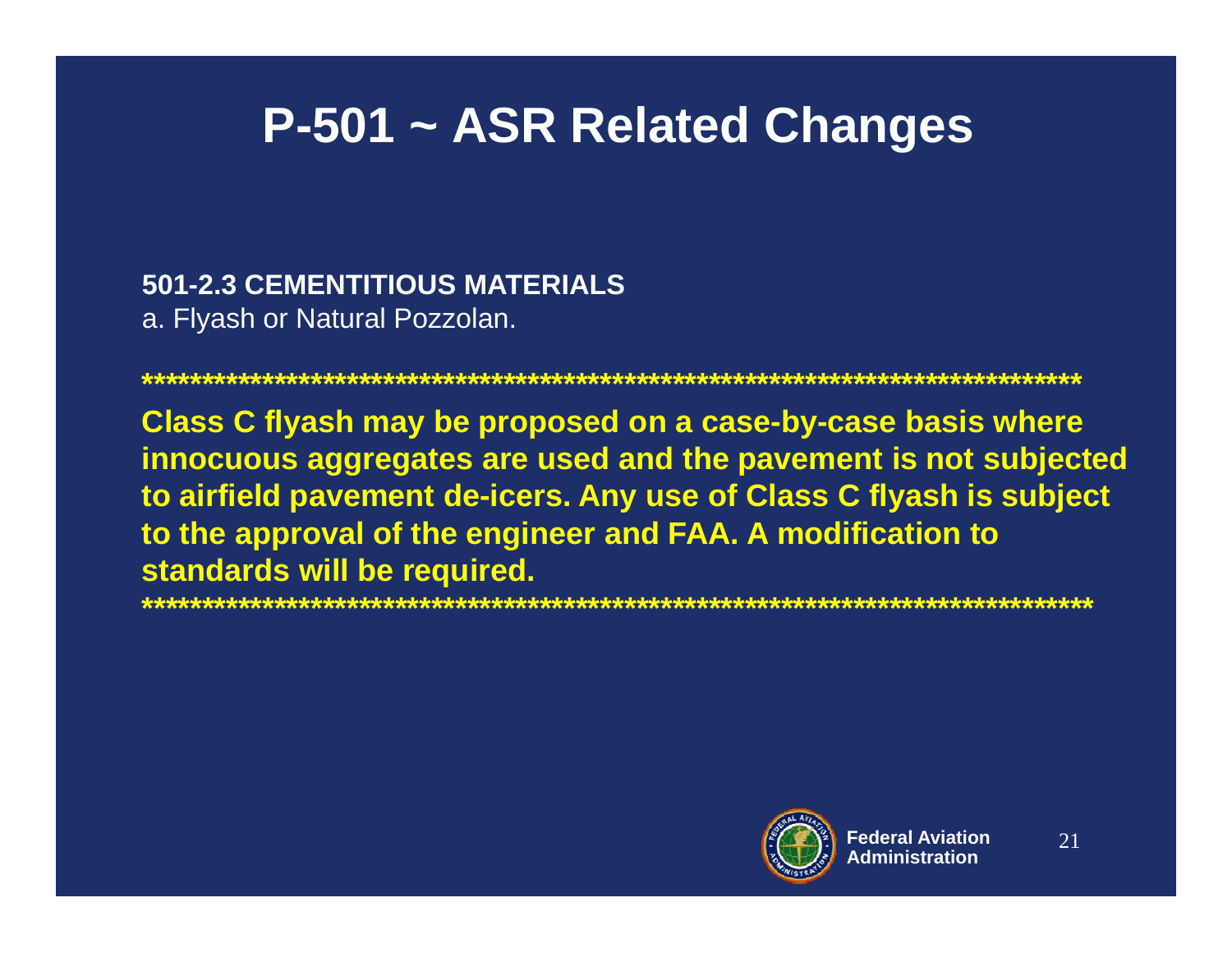### **FY13 Work – Pavement ACs 5370-10G**

#### **Modify changes from last relative to ASR**

Calcium Oxide (CaO) content of less than 13 percent Total Equivalent Alkali content less than 3 percent ? Industry problem – new regulations for scrubbing coal stacks (source of flyash) causes a dramatic increase in Alkali – so high, flyash may not be able to be used in the future - - - VERY NEAR future. Therefore 3% will change but not sure what or how.

#### **Class C flyash may be proposed**

Use Chart/Table in UFGS which eliminates discussing C, F, N

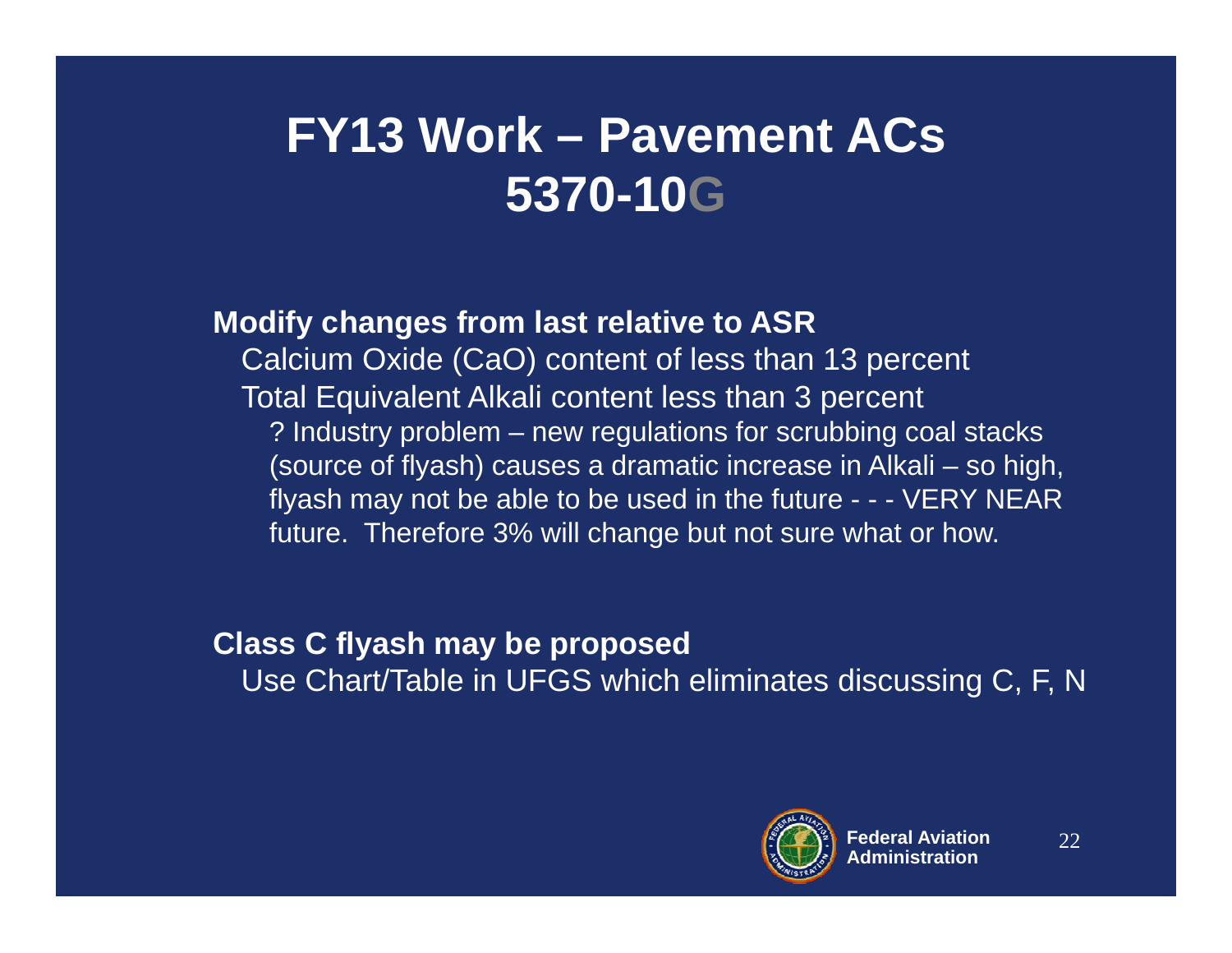#### **FY13 Work – Pavement ACs 5370-10G**

**. . . P-501 . . .**



**Modify changes from last relative to ASR**

Total Equivalent Alkali content < 3 percent Use Chart/Table in UFGS eliminates discussing C, F, N

**Aggregate Optimization (Alternate "combined" grading )** 

**Flex Strength: Beam/Beam or Beam/Cylinder Correlations**

**??**